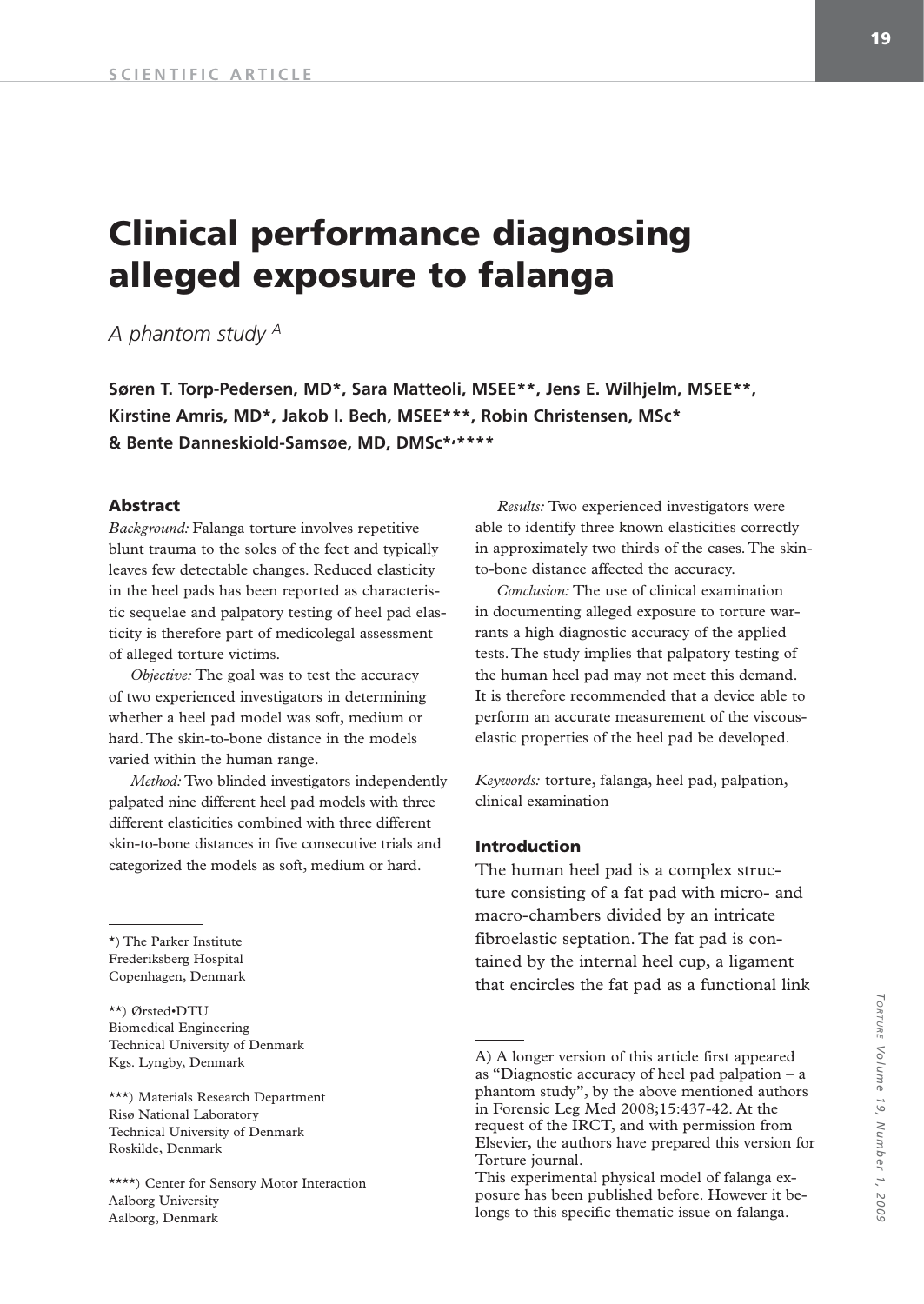between the septal structure and the subcutaneous tissue. The structure of the septation is designed to avoid any outflow of fat from single compartments and hence they are resistive to compressive loads.<sup>1,2</sup>

The heel pad presents non-linear viscoelastic characteristics, as the majority of soft body tissues. The term viscous implies that it deforms as a function of time under a given load, and the elastic term that once the deforming load is removed, the tissue returns to its original configuration. Viscoelastic materials have the ability to absorb energy and thus to reduce the magnitude of impact forces by extending the time course of the impact event. In the heel pad, the viscous and elastic features correspond to the fat cells and septa, respectively. Trauma to the heel pad may result in destruction of the complex structure with resulting permanent impairment of its function as a shock absorber.3,4

Falanga torture involves repeated applications of blunt trauma to the soles of the feet including the heel pads. One of the characteristic permanent changes reported at clinical examination is the flattened shape of the loaded heel, which is believed to be caused by a destruction of the intricate septation with resulting medial and lateral displacement of the fatty tissue of the heel pad.<sup>5-7</sup> At palpation, the calcaneus is more easily felt under the skin, so the heel pad feels too soft. Palpatory testing of heel pad elasticity has therefore become part of medicolegal assessment<sup>8</sup> of alleged torture warranting a high diagnostic accuracy of the test.

The validity and reliability of palpatory testing of heel pad elasticity is, however, not known. In assessing the accuracy of a diagnostic test it is necessary to compare test results with a reference standard (gold standard) or a confirmed diagnosis. Comparing test results to self-reporting of prior exposure to falanga clearly represents a methodological problem since it is the alleged exposure to falanga that is to be validated by the test.

Hence, the goal of this study was to test the accuracy of two experienced investigators in determining the elastic properties of a heel pad model with known elasticity by palpation. Three different heel pad models were developed – a soft, a medium, and a hard. As a confounding factor the skin to bone distance in the model was varied within the human range.

#### **Material and methods**

*The mould:* The heel pads used in this study were created by embedding part of an artificial calcaneus in an elastic material by use of a mould (Figure 1). To mimic the tuberosity of the calcaneus bone, a plastic calcaneus (AMS Superbones, Washington, USA) facing upwards was placed on a pedestal that was in turn attached to the bottom plate. By varying the height of the pedestal, different skin-to-bone distances were made.

*PVA cryogel:* The heel pad was modelled by use of a particular viscous liquid composed of 10% of polyvinyl alcohol (PVA) dissolved in water-based material. It provides an excellent model of the human tissue since the elastic modulus of PVA cryogel is controllable by varying the number of freeze/thaw cycles or the PVA concentration. Bought as a liquid, PVA cryogel changes into a gel by a freeze/thaw process.

*Skin-to-bone distance:* From eleven papers describing unloaded heel pad thickness, we calculated the mean (M) skin-to-bone distance to 17 mm with a standard deviation (SD) of 3 mm (Table 1). In the present study, we used three skin-to-bone distances: M - SD, M, and M + SD, i.e. 14 mm, 17 mm, and 20 mm, respectively.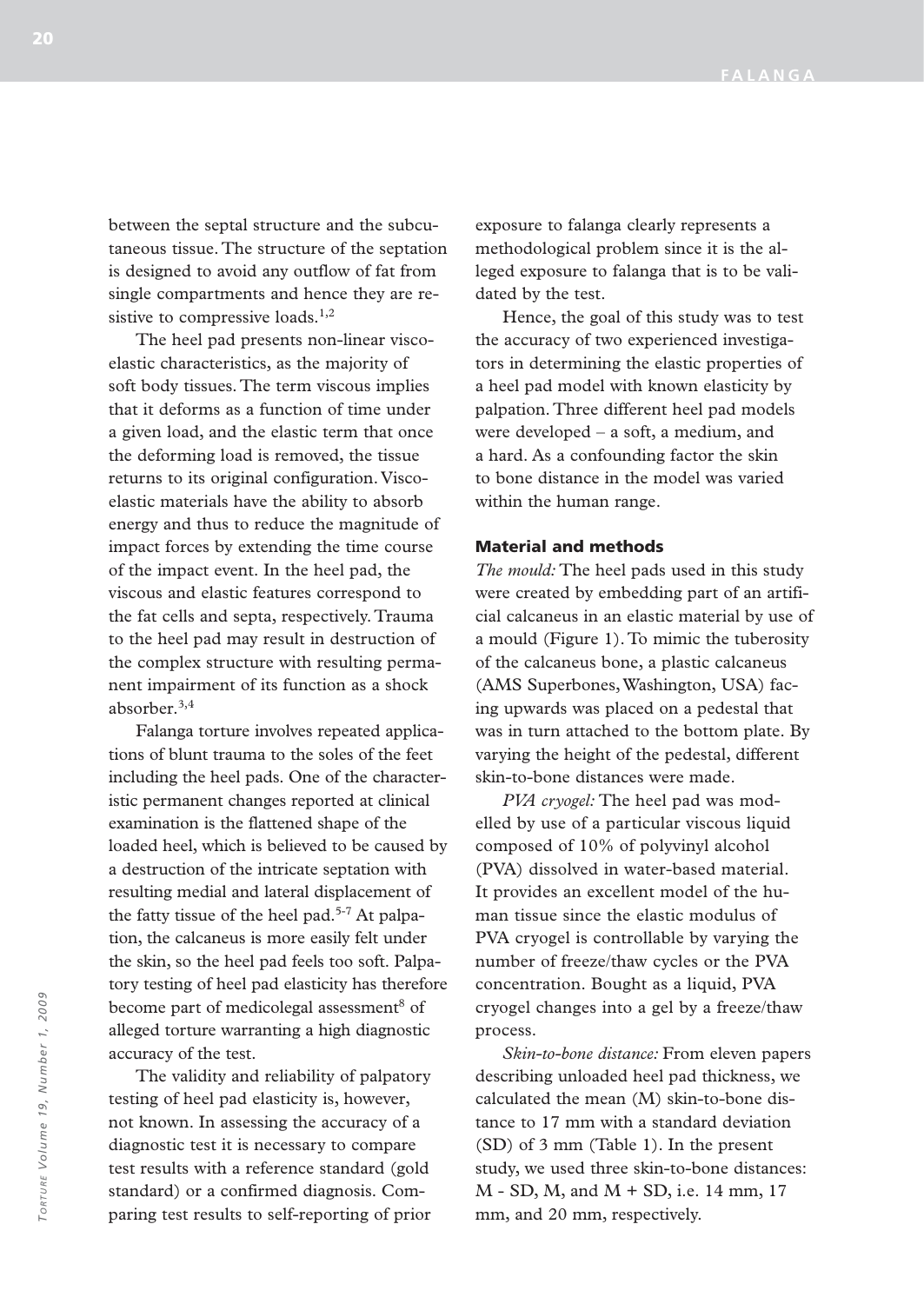

### **Figure 1.** *Heel pad model.*

Left: Mould for the heel pad model. Inside the cylinder (Cy), the plantar part of the plastic calcaneus (Ca) is *mounted upside down on the pedestal (P). The pedestal is attached to the bottom plate. The double arrow indicates the skin-to-bone distance. The top and bottom plates close the cylinder.*

*Right: The heel pad model has been taken out of the cylinder and is still attached to the bottom plate. It is opaque and the calcaneus cannot be seen.*

| <b>Table 1.</b> Skin-to-bone distance from eleven studies. |  |  |  |  |
|------------------------------------------------------------|--|--|--|--|
|------------------------------------------------------------|--|--|--|--|

| Reference                        | Year | Technique   | Thickness range (mm) | Mean $\pm$ SD (mm) |
|----------------------------------|------|-------------|----------------------|--------------------|
| Gooding GA et al <sup>16</sup>   | 1985 | Ultrasound  | $13 - 21$            | $16.6 \pm 0.32$    |
| Jorgensen U <sup>17</sup>        | 1989 | Radiography | 12.5-30              | $17.4 \pm 3.7$     |
| Prichasuk S et al. <sup>18</sup> | 1994 | Radiography | $12 - 28$            | $18.70 \pm 2.46$   |
| Prichasuk S <sup>19</sup>        | 1994 | Radiography | 14-27                | $18.77 \pm 2.33$   |
| Hsu TC et al. $20$               | 1998 | Ultrasound  | Na                   | $17.6 \pm 2.00$    |
|                                  |      |             |                      | $20.10 \pm 2.40$   |
| Rome K et al. <sup>21</sup>      | 1998 | Ultrasound  | $9.9 - 17.1$         | $12.47 \pm 4.22$   |
| Gefen A et al. $22$              | 2001 | Radiography | <b>Na</b>            | $12.5 \pm 0.20$    |
| Kanatli U <sup>23</sup>          | 2001 | Radiography | <b>Na</b>            | $19.55 \pm 2.52$   |
| Nass D et al. $24$               | 2001 | Ultrasound  | <b>Na</b>            | $15.0 \pm 2.6$     |
| Tong J et al. $25$               | 2003 | Ultrasound  | $9.8 - 18.7$         | $15.5 \pm 2.4$     |
| Ledoux WR et al. $26$            | 2004 | Radiography | <b>Na</b>            | $17.10 \pm 3.63$   |
| Overall                          |      |             |                      | $17 \pm 3*$        |

Na = not available,

\*) The studies have equal weight in the overall value.

*Selection of elasticity:* Twelve cryogel cubes (three of each) were made with one through four freeze/thaw cycles – each cycle making the sample harder. The elasticity of the samples was measured by compression testing applying an Instron test machine with a 250

N load cell. Elastic moduli of foot pad tissue in the range from 24 kPa to 306 kPa have been reported.<sup>9-11</sup> The PVA samples match this range well.

Two experienced physicians selected the cubes made with two, three, and four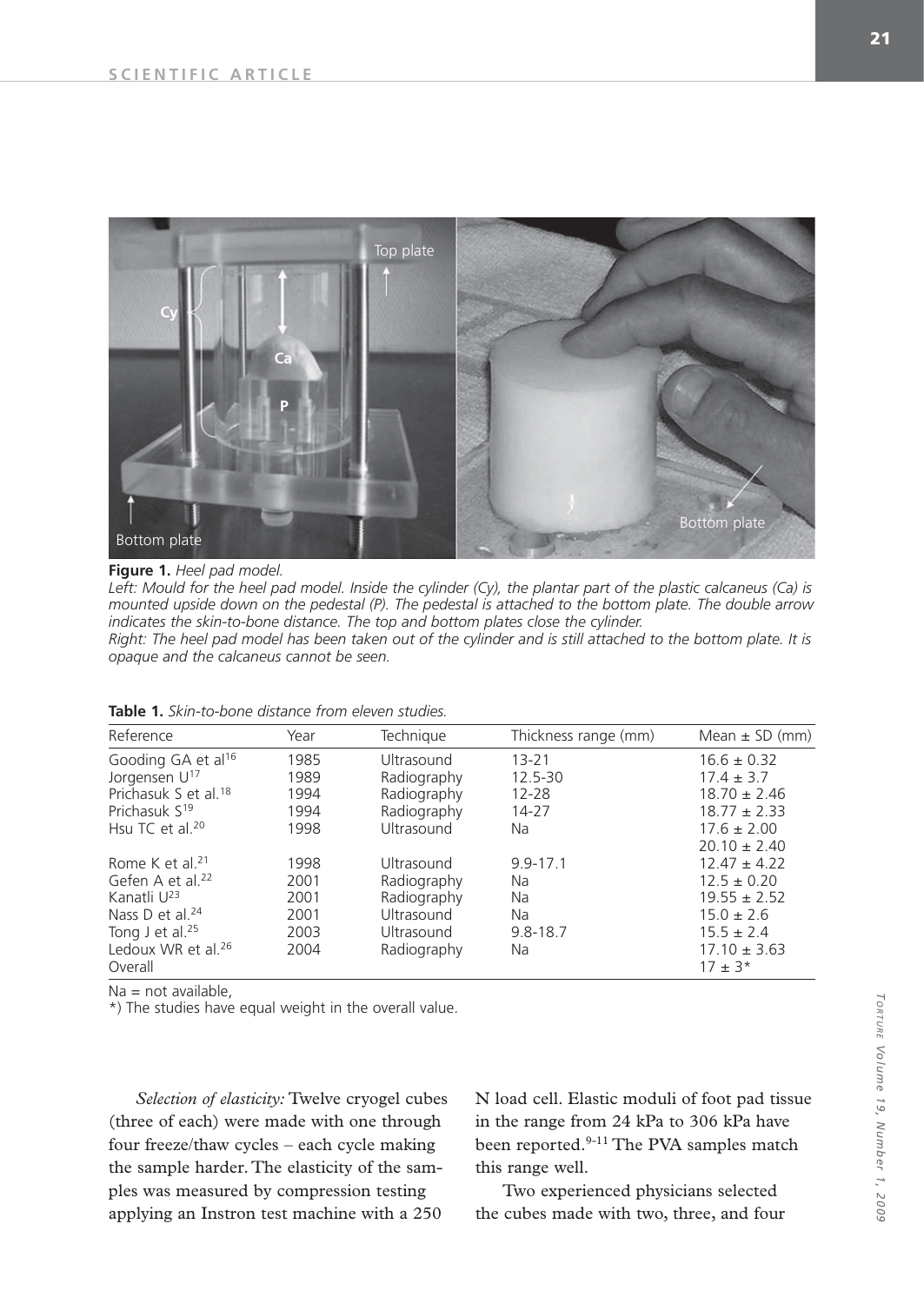freeze/thaw cycles as representative of the human range of heel pad elasticity, i.e. soft, medium, and hard. The three different elasticities combined with three different skinto-bone distances gave nine different heel pad models.

*Palpation tests:* Two investigators (KA and BDS) palpated the models in five consecutive trials each. Each trial consisted of palpating the model n times. In each trial we wanted the probability of guessing a model correctly all n times to be less than 0.05. Since, the chance of guessing correctly is  $\frac{1}{3}$  at each palpation, n became three  $\frac{(1)}{3}$ < 0.05). A trial therefore consisted of 27 palpations of the nine models in a random order (as each model had to be palpated three times).

A wide area of the examination table was covered and the investigator could not see how many models existed. The investigators were told that each model contained a calcaneus and that the models were soft, medium, or hard. They were not informed that the skin-to-bone distance varied. The investigator was allowed to familiarize herself with one model to get to know the shape. She was not told whether it was soft, medium, or hard. She was then blindfolded and given the models in a predefined computergenerated random order. There was no time limit. The investigator had to categorize each model as soft, medium or hard. There was a 30 minutes break between trials.

After three trials, the investigator was shown the nine models and was explained about the different skin-to-bone distances. She was allowed to familiarize herself with the nine models. She then performed two more trials blindfolded.

#### **Statistics**

We tested the independent accuracies of the two investigators in the 5 trials based on the proportion of correct answers (%), with an emphasis on the elasticities applied, enabling estimation of the difference between these. The null-hypothesis was two-fold: that there were no differences between (i) trials or (ii) elasticities. We applied the Cochran Q-test for homogeneity, $12$  and evaluated the amount of heterogeneity on the basis of  $I<sup>2,13</sup>$  These differences between trials and elasticities were combined based on an empirical Bayes methodology, applying the method of moments estimator proposed by DerSimonian and Laird<sup>14</sup> using Review Manager (Rev-Man version 4.2 for Windows, Copenhagen, Denmark). We used the total dataset for each investigator (135 binomially distributed yes/no test samples per assessor) to estimate the overall accuracy for each investigator. We calculated the 95% confidence intervals (CI) based on 10,000 bootstrap samples – allowing us to estimate the median (proportion of correct answers), and the corresponding 2.5th and 97.5th percentile of the bootstrapped empirical data distribution.15

If there was no difference between the two investigators over the 5 trials, or over the three elasticities the pooled results (270 observations) would be used for an analysis of the interaction between skin-to-bone distance and elasticity applying a standard  $χ²$ test (with 4 degrees of freedom; elasticity × skin-to-bone interaction). Except for the homogeneity and empirical Bayes analysis, the SAS® statistical package (SAS 9.1.3 executing on the XP PRO platform; Copyright [c] 2002-2003 by SAS Institute Inc., Cary, NC, USA) was used for the statistical analyses.

### **Results**

Performance by trial: The two investigators performed almost identically with approximately  $\frac{2}{3}$  correct answers (Figure 2), with the following proportions correct for KA and BDS: 67% (bootstrap 95% CI: 56 to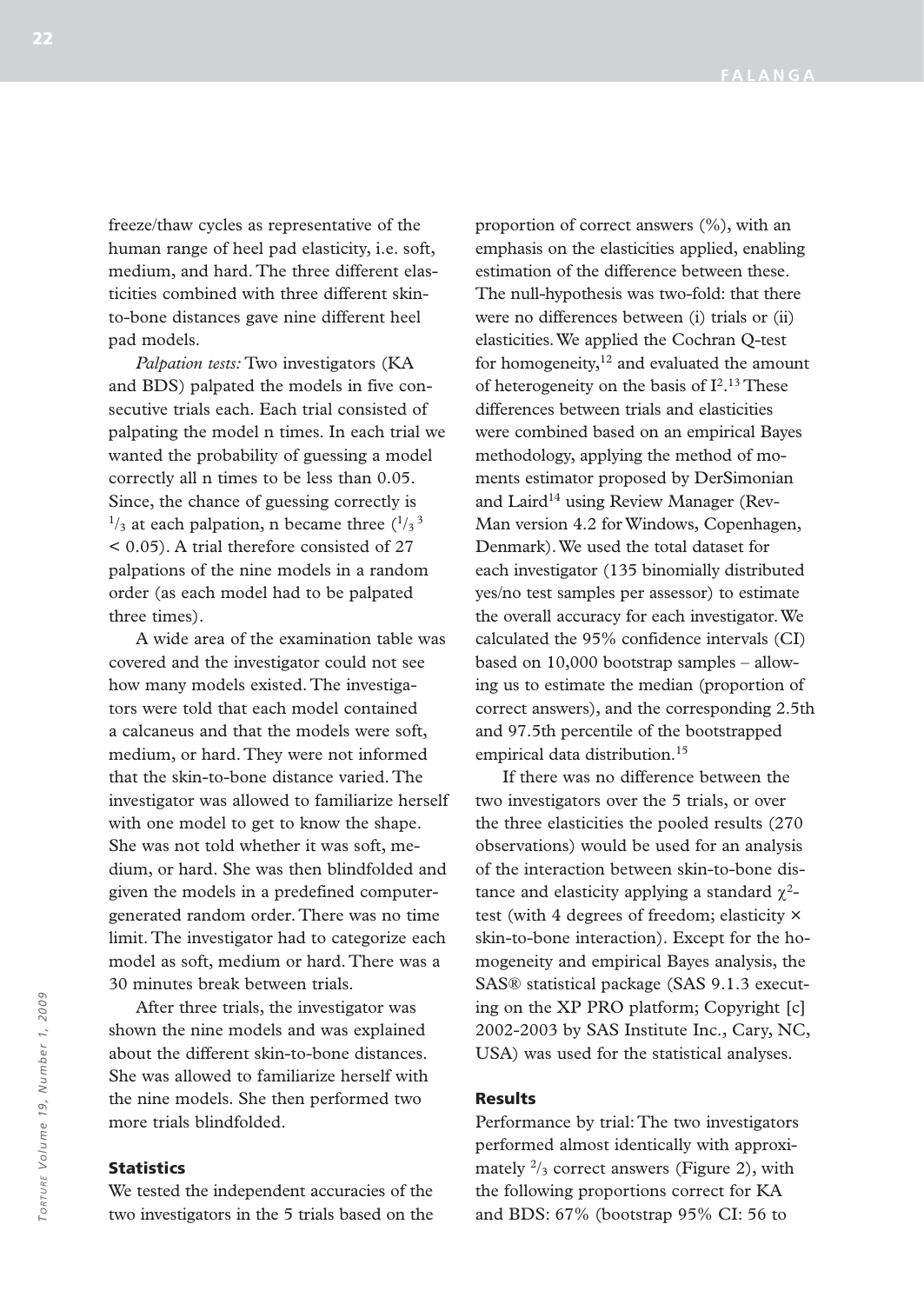

**Figure 2.** *Performance of the two investigators in the five trials.* Left: The bars show the percentage of correct answers for both investigators through trials one to five *(with 95% CI). The bars marked total are the overall percent correct answers (with empirical 95% CI) for each assessor, based on the bootstrapped median and the 2.5th and 97.5th percentiles. Right: The differences between trials were combined based on an empirical Bayes methodology and the amount of heterogeneity was evaluated on the basis of I2. The data consistently show that the investigators perform better than chance only and that they agree.* 

78%) and 66% (54 to 77%), respectively. As presented in Figure 2, there was no difference between the percentage correct answers between assessors across trials (p=0.91;  $I^2=0\%$ ; the combined difference between percent correct answers was +1 %-point (95% CI: -10 to +12 %-point). The performance did not improve when the investigators knew about the varying skin-to-bone distance and had become familiar with the nine models (trial 4 and 5).

*Performance by elasticity:* The two investigators had a very similar performance with the lowest accuracy in the soft models, slightly higher accuracy in medium models and highest accuracy in hard models (Figure 3). There was no difference between the percentage correct answers between assessors across elasticity (P=0.25;  $I^2=28.8\%$ ); the combined difference between proportions

was -1 %-point (95% CI: -13 to +10 % point).

*Performance by skin-to-bone distance*: There was a significant elasticity × skin-to-bone interaction (p=0.0003), suggesting that a clinical assessor's ability to answer correctly varies across elasticity as the skin-to-bone distance changes (Figure 4). A superficial bone position (14 mm) made it easier to correctly identify a hard model; whereas, a deep bone position (20 mm) made it more difficult to identify a hard model correctly. Exactly opposite findings were made in soft models. In medium models, the intermediate bone position gave highest accuracy.

## **Discussion**

The study showed that two experienced investigators had almost identical performance in determining whether a heel pad model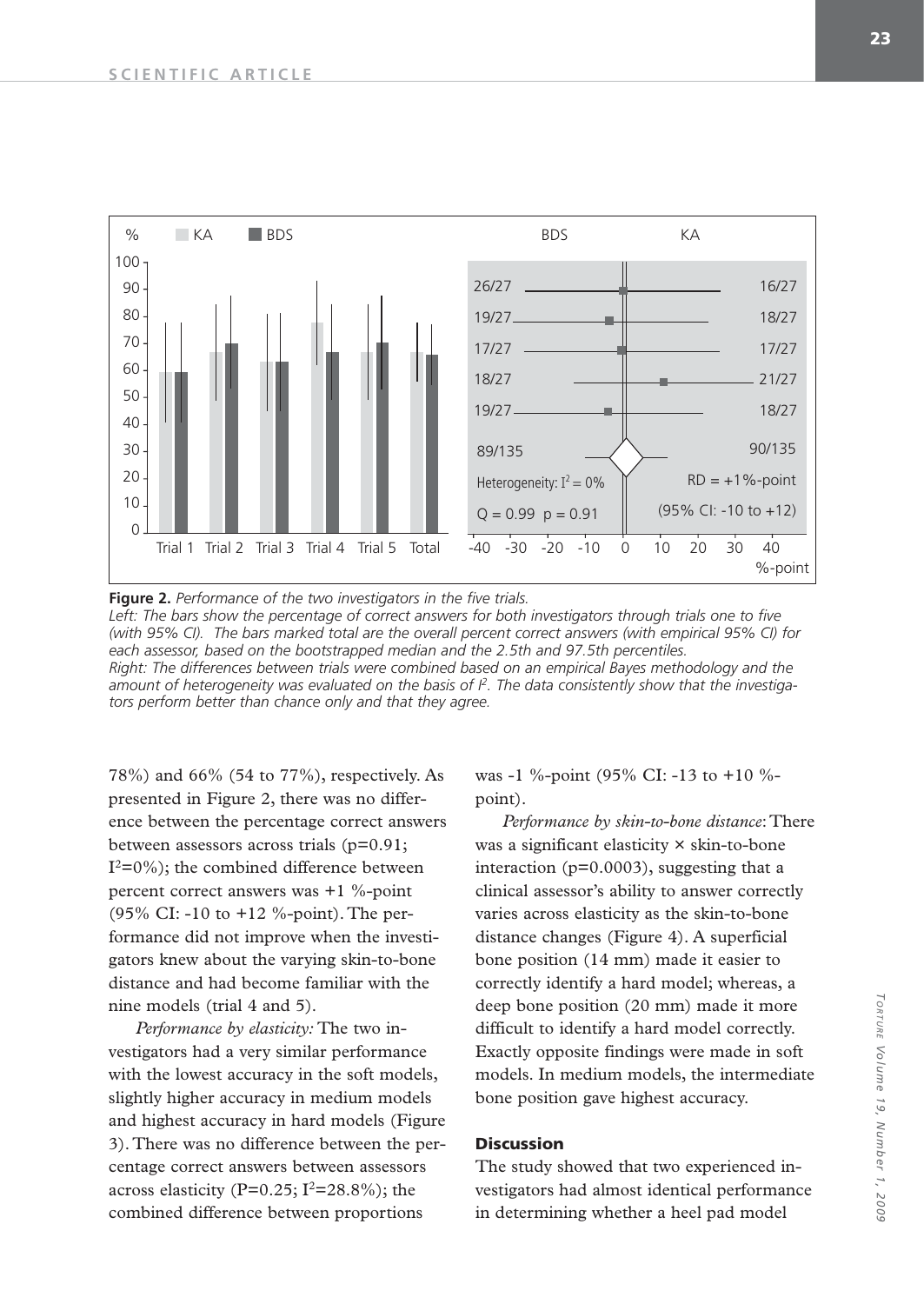

**Figure 3.** *Performance of the two investigators by elasticity.*  Left: The bars show the percentage of correct answers for both investigators by elasticities soft to hard *(with 95% CI).* 

*Right: The differences between elasticities were combined based on an empirical Bayes methodology and the amount of heterogeneity was evaluated on the basis of I2. The data consistently show that the investigators perform better with increasing hardness and that they agree.*



**Figure 4.** *Combined performance over elasticities and skin-to-bone distances.*

*Left: The absolute number of correct answers for each elasticity is presented by skin-to-bone distance. Because of the agreement (Figures 2 and 3), the results were pooled in order to evaluate this interaction. Right: The three graphs present the three elasticities plotted against the skin-to-bone distance. Each elas*ticity has its own pattern as skin-to-bone distance varies. E.g. a superficial bone makes the model feel harder and vice versa for a deep bone. The horizontal line marked median is the overall percent correct *answers (with empirical 95% CI) across assessors, based on the bootstrapped median and the 2.5th and 97.5th percentiles.*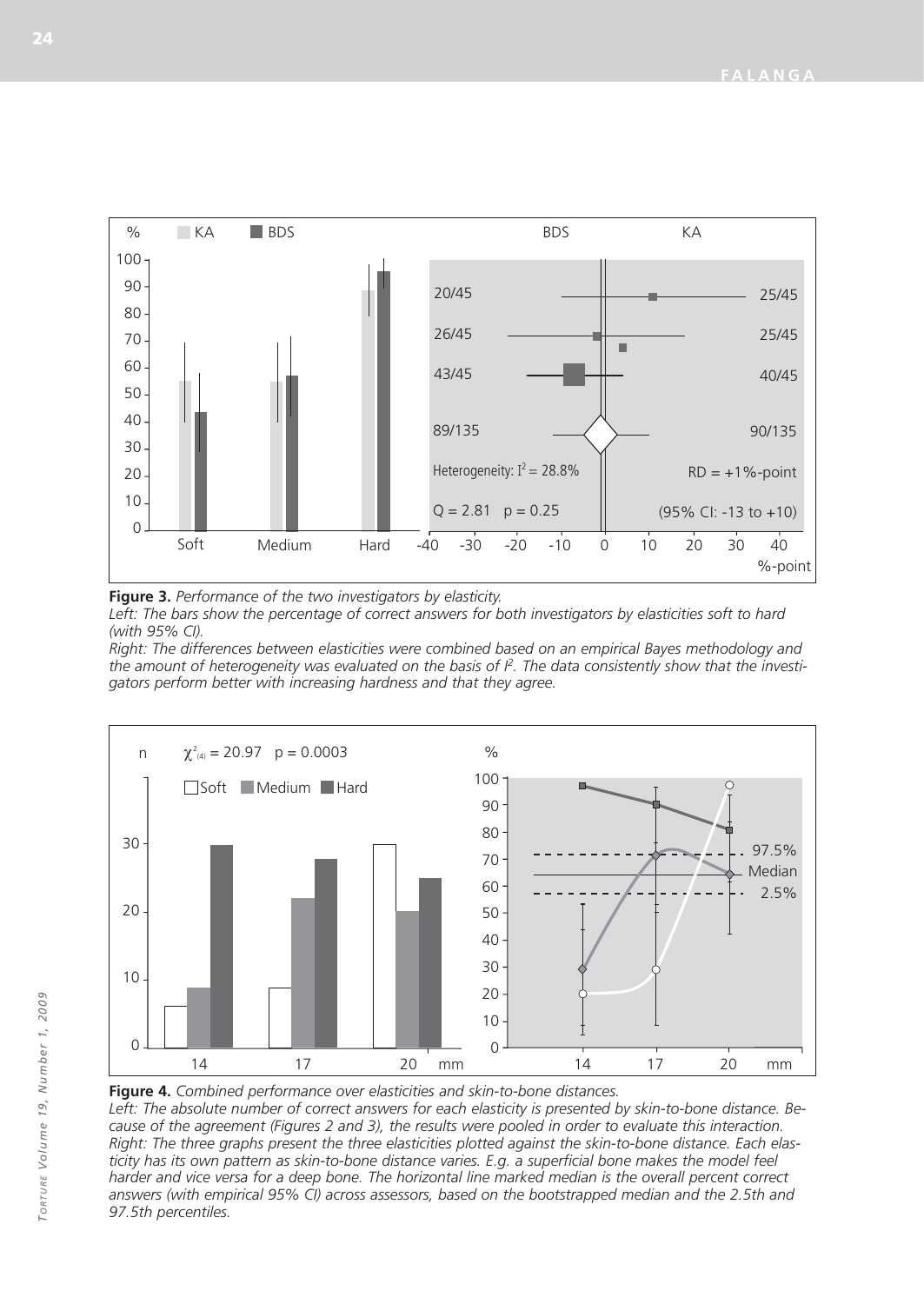was hard, medium, or soft. Their accuracy of two thirds is double that of chance and is not impressive considering the medicolegal use of heel pad palpation in the evaluation of alleged falanga torture victims.

By using a heel pad model with a known and controllable elasticity, we had the unique opportunity to accurately test the human ability to classify into soft, medium and hard by means of palpation. We made it easy for the investigators by creating a very primitive model with only one type of "tissue" in comparison to the complex structure of the human heel pad with skin, subcutaneous connective tissue, and the complex structure of the heel pad itself with septation and spiral structure of chambers with fat. Our very limited number of classes (soft, medium, hard) further made it easy for the investigators in comparison to the continuous variation in the human heel pad elasticity. We therefore expect that our investigators will have a lower accuracy in a human material and the observed accuracy of two thirds should be seen in this context.

The variation in skin-to-bone distance made the models slightly more realistic although the variation again was discontinuous with only three classes exemplifying the human mean +/- SD. When the bone was close to the skin, the model felt harder resulting in 100% accuracy for the hard model with smallest skin-to-bone distance. Likewise, when the bone was deep, the model felt softer leading to 100% accuracy for the soft model with highest skin-to-bone distance. It was interesting that the investigators did not improve their performance when this variation was known and they had familiarized themselves with the models. We postulate that this will also be the case when the human heel pad is palpated: we know there is a variation in the skin-to-bone distance, which will affect our impression of hard versus soft just as the

elasticity itself, but we do not know the individual skin-to-bone distance.

We believe there is a need for a device capable of measuring the elastic properties of the heel pad in order to obtain more credible evidence in the evaluation of alleged falanga torture victims. Theoretically, the device could record force and displacement when pressed against the heel pad. A series of corresponding force and displacement recordings during compression and decompression will allow us to measure the elastic properties of the heel pad. However, also this device will need to take in to account the variation in skin-to-bone distance. This is because the elastic nature of any tissue will change dramatically toward hard when a certain degree of compression has been reached. Therefore, we need to find an algorithm for the influence of skin-to-bone distance upon force-displacement data in order to allow for comparison between subjects with different skin-to-bone distances. This distance could be obtained with ultrasound.

### **Conclusion**

The use of clinical examination in documenting alleged exposure to torture warrants a high diagnostic accuracy of the applied tests. Our study implies that palpatory testing of the human heel pad may not meet this demand.

Two investigators experienced in evaluation of heel pads in torture victims had an accuracy of approximately two thirds when palpating and classifying simple cryogel heel pad models as being soft, medium or hard. The variation in skin-to-bone distance in the models highly influenced the results. We recommend that a device able to perform an accurate measurement of the visco-elastic properties of the heel pad be developed. Such a device needs to take the individual skin-to-bone distance into account.